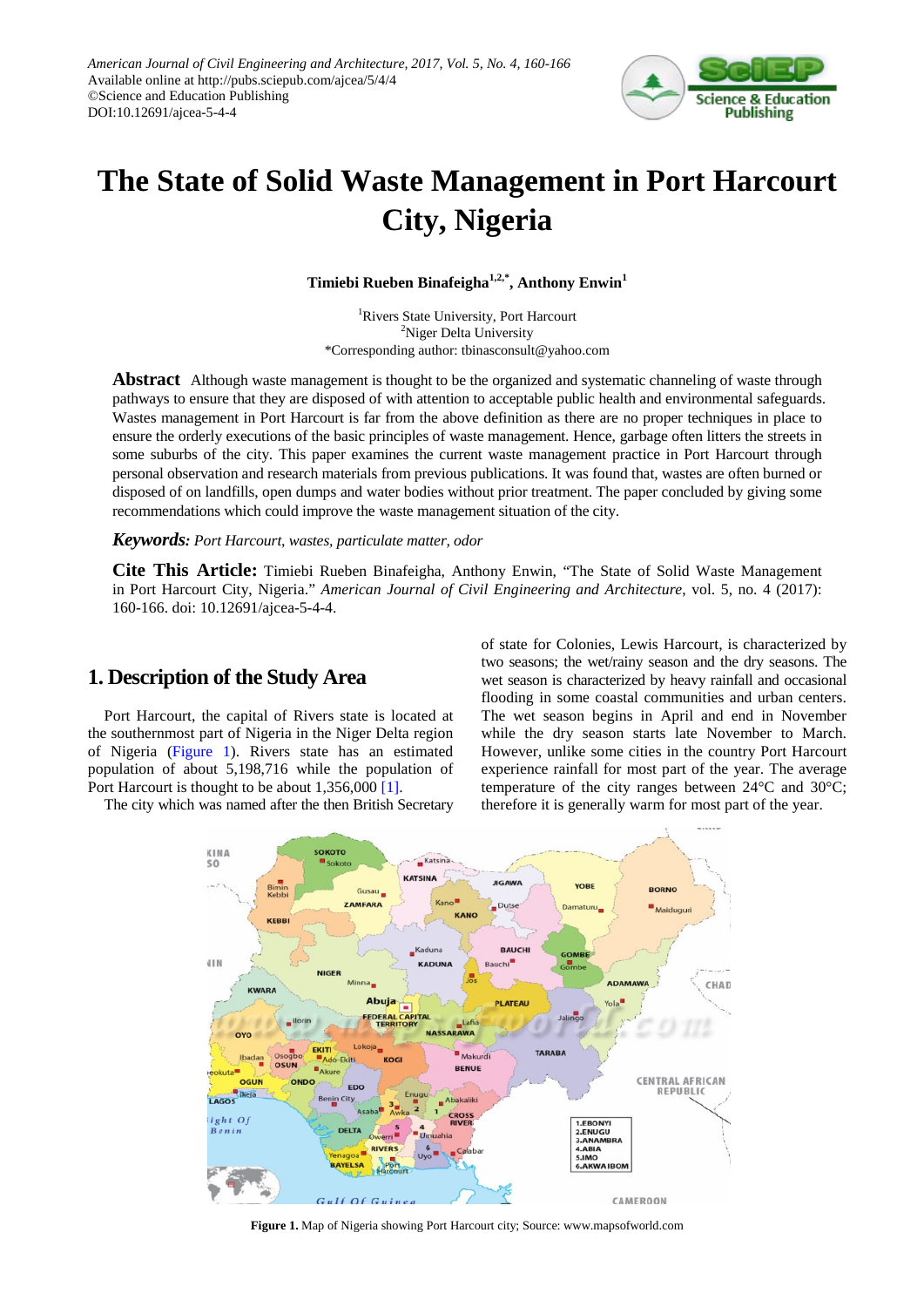Port Harcourt is a host city to a number of international and local companies at its industrial lay out in Trans Amadi and other areas of the city. The city also hosts some of the most famous markets in the Niger Delta region. A notable example is the oil mill market which attracts visitors and businesses from neighboring cities and states is located off Aba road at Rumuokwurusi community.

Port Harcourt which was originally a small settlement, expanded rapidly after the discovery of hydrocarbon. This rapid expansion has continued till today, hence communities such as Rumuokurushi, Oroworoko, Rumuola, Rumuokuta, Rumueme, Rumuobekwe, Woji, Mile 3, Elekahia and many more are now considered part of the greater Port Harcourt metropolis.

# **2. Introduction**

Solid waste management has become one of the most significant challenges facing most environmental agencies in developing countries. Port Harcourt, the capital of Rivers state is no exception. The city is home to about 1 million people. Waste management in the city is very basic; it is not uncommon for residents to dump their wastes by the road side or simply burn them at the back of their houses. The waste management agency in Port Harcourt mainly relies on open dumps and old landfills for waste disposal. However, with the continuous environmental degradation, scarcity of land and the health hazard posed by inadequate wastes management. City authorities and environmental agencies have been under immense pressure to change their waste management strategy with a view to safeguarding the health of the populace. Consequently, the waste management agency is beginning to adopt different approach and strategies to ensure sustainability in waste management. More private sector participation is being encouraged in order to promote efficiency and accountability in the sector while government agencies are becoming restricted to policy making and enforcement. However, due to several factors waste management in the city still remain at a basic level.

## **3. Method and Rational for the Study**

The current study is a review of waste management practice in the city of Port Harcourt. Therefore, secondary sources of information were utilized through books, journal articles and webpages of specific organizations. In addition, personal knowledge of this study area was also utilized. The study is borne out of the desire to answer questions such as; what are the common methods of waste disposal in Port Harcourt? What are the general trends of waste management in the city? What are the possible solutions to the wastes management crises in the city? In addition, to providing answers to some of these questions, the study will serve as an important source of information to people who may need to undertake a research of waste management in the city of Port Harcourt.

# **3.1. The Present State of Solid Waste Management in Port Harcourt**

[\[2\]](#page-5-1) Defined solid waste management as the application of techniques that will ensure the orderly execution of the functions of collection, transportation, processing, treatment and disposal of solid waste. A report [\[3\]](#page-5-2) defines waste management as the organized and systematic channeling of waste through pathways to ensure that they are disposed of with attention to acceptable public health and environmental safeguards. Robinson added that, the ever increasing global concern on environmental health demands that waste be properly collected and disposed of in the most friendly and acceptable manner. This will minimize and where possible eliminate risk harm to lives and properties [\[4\].](#page-5-3)

The current state of waste management in Port Harcourt is far from the above description as there are no techniques in place to ensure the orderly executions of the basic principles of waste management. Proper management cannot be achieved without a well- designed waste management plan [\[5\].](#page-5-4) According to [\[6\]](#page-5-5) waste management planning strategies should advocate avoiding waste generation, using cleaner technology, promoting waste recycling and recovery, using suitable treatment for generated waste and adequate final disposal option.

The Government of Rivers state through the ministry of environment is responsible for waste management in the city [\[7\]](#page-5-6) (Ogbonna et al., 2007). Successive government in the state, made very little effort in terms of waste management legislations and enforcement [\[8\].](#page-5-7) However, in recent time, remarkable improvements have been noticed.

In Port Harcourt today, wastes generated and gathered at source are disposed of in communal bins or communal collection points stipulated by the Government. These communal points are spread out at different location across the city. This system is patterned after the management system in developed countries, for example – the UK.

Unlike the system in Port Harcourt, the UK provides refuse bins to every household, in some cases; multiple bins with different colors are provided. This system enables wastes to be separated at source. In most councils, non-recyclable domestic wastes are dispose of in black bins while blue bins are for recyclable materials such as cardboard, newspapers and magazines etc. similarly, garden wastes are store in green [\[9\].](#page-5-8) This management system reduces energy and the cost of wastes separation in treatments facilities.

In Port Harcourt, however, a single communal bin is usually provided. Consequently, wastes of different components as shown in [Table 1](#page-2-0) are not separated at source and even at the point of disposal. As waste bins are not provided to individual household, collection can be very difficult. As a matter of fact, only a fraction of the total wastes generated are collected, this is because residents are sometimes reluctant to walk several miles to the stipulated collection points. Hence, they device other means of getting rid of waste. According to [\[1,2\]](#page-5-0) on the average between 1.1kg and 1.25kg of solid wastes is generated per person every day in Port Harcourt. It was found that a total of 1,505,106 kg of solid waste was generated on a daily basis in the cit[y \[1\].](#page-5-0)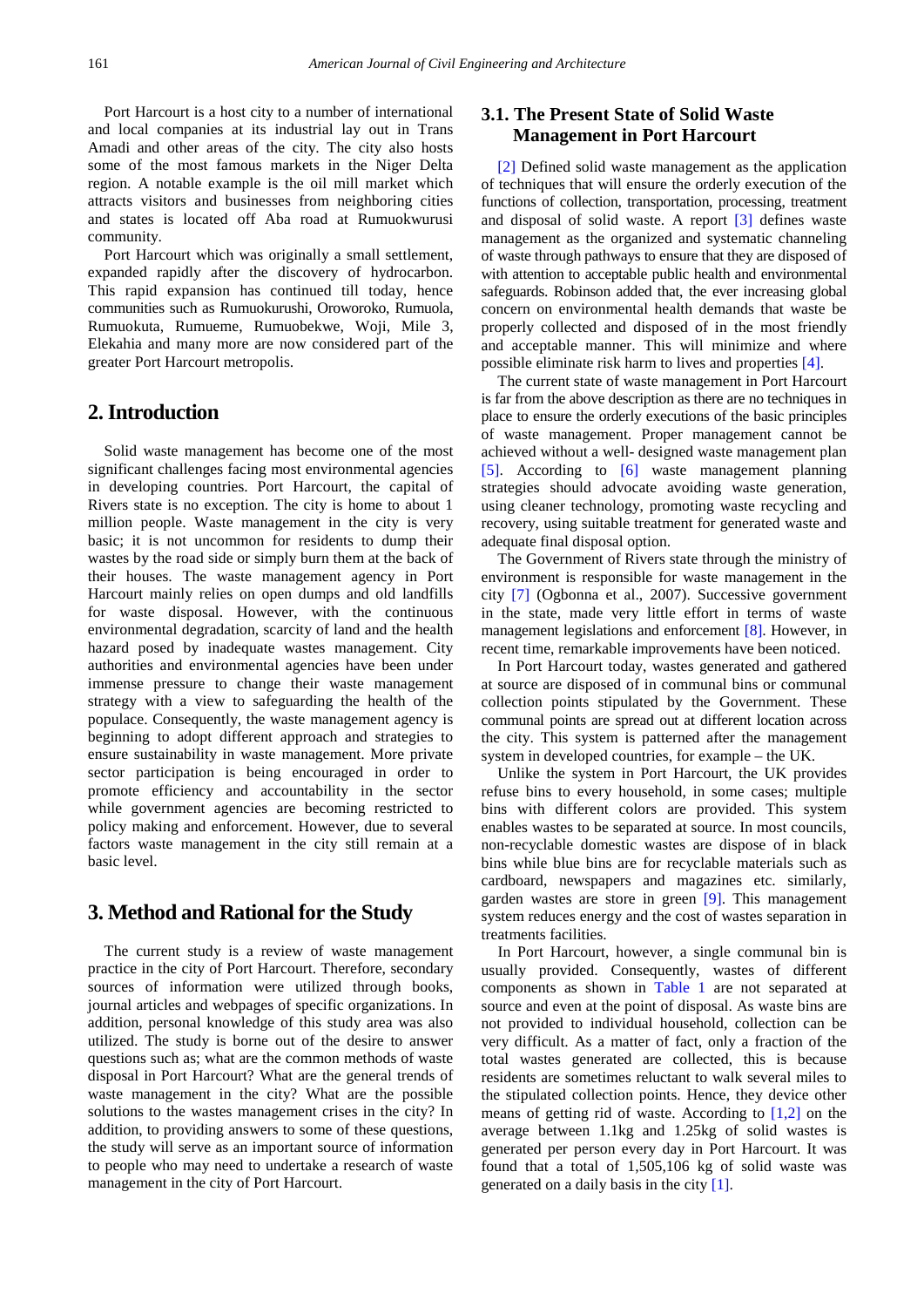<span id="page-2-0"></span>

| Sources of<br>wastes           | Activities                                                                                                                    | Types of waste generated                                                                                                                                         | Compositions                                                                           | Current disposal<br>method(s)                                                                   |
|--------------------------------|-------------------------------------------------------------------------------------------------------------------------------|------------------------------------------------------------------------------------------------------------------------------------------------------------------|----------------------------------------------------------------------------------------|-------------------------------------------------------------------------------------------------|
| Commercial                     | Open markets, Hotels and<br>Restaurants, Shops and other<br>commercial activities                                             | Plastics, Putrescible, Paper, Cardboard,<br>Cans, Glass,                                                                                                         | Biodegradable and non-<br>biodegradables                                               | Mainly landfill and<br>open dumps,<br>occasional burning                                        |
| Domestic                       | Domestic activities from<br>household.                                                                                        | Plastics, Putrescible, Electronics, Wood,<br>Textile, Furniture, Cans, Glass                                                                                     | Biodegradables, wood<br>products, textiles and other<br>$non-biodegradables$<br>wastes | Mainly landfill, Open<br>dumps and open<br>burning                                              |
| Construction<br>and Industries | Small scale manufacturing<br>activities, chemical and<br>hydrocarbon activities,<br>construction and associated<br>activities | Debris from demolition, concrete<br>materials, packaging from construction<br>materials, electrical and electronics.<br>plastics, chemicals and oil field sludge | Asbestos, polymers,<br>organic solvents from<br>paints, asphalt, wood                  | Burying of waste,<br>landfill and open<br>dumps and sales of<br>demolition debris for<br>reuse. |
| Institutional                  | Schools – Universities such as<br>Uniport, RSUST and other<br>educational institutions.                                       | Large volume of Papers. Cardboards,<br>Putrescible, Electronics, plastics, cans,<br>furniture materials etc.                                                     | Readily and non-readily<br>degradable wastes                                           | Landfill and open<br>dumps                                                                      |

**Table 1. Sources and types of waste in Port Harcourt**

| Table 2. Waste characterization in Port Harcourt, Source [1] |  |  |
|--------------------------------------------------------------|--|--|
|--------------------------------------------------------------|--|--|

<span id="page-2-1"></span>

| Waste composition             | Mass $(\%)$ |
|-------------------------------|-------------|
| Food waste                    | 29.2        |
| Paper                         | 12.4        |
| Plastics                      | 9.9         |
| Garden wastes (grasses, wood) | 8.4         |
| Glass                         | 13.5        |
| metal                         | 17.2        |
| Leather/rubber/textiles.      | 7.6         |
| Others                        | 1.8         |
| Total                         | 100         |
|                               |             |

It appears that a large percentage (37.6%) of municipal solid wastes in Port Harcourt are made up of bio degradable materials (food and garden wastes). A substantial percentage (30.7%) comprises of inorganic substances such as glass and metals as revealed in [Table 2.](#page-2-1) A similar survey [\[12\]](#page-5-9) found that apart from the components in [Table 2,](#page-2-1) 7.7% of sludge and expired chemicals or drugs were also produced. [\[1\]](#page-5-0) Added that on the average, the wastes stream in Port Harcourt consist of 19.1% liquid, 66.6% volatile solids, 13.5% of fixed solids and 0.8% of other compounds. As a result of these mix in composition,  $[1,29]$  further argues that apart from the current disposal system in Port Harcourt, several other disposal options could be utilized in order to reduce the negative impact of the current disposal methods (landfills and open dumps) on the environment. For instance, [\[1\]](#page-5-0) found that municipal solid wastes in the city are a rich source of energy. Likewise a laboratory experiment [\[29\]](#page-6-0) found that a ton of organic waste in Port Harcourt will generate about 79600 liters of methane gas with an energy equivalent of about 1592000\_kj. Therefore, it was concluded that the energy content of the wastes could be harnessed for the purpose of electricity generation.

#### **3.2. Waste Disposal Practice in Port Harcourt**

#### **3.2.1. Landfill**

Most of the landfill operations in Port Harcourt do not have the facilities for leachate collection and treatment. The gases produced are not also captured; therefore most landfill sites in the city are major sources of pollution [\[10\].](#page-5-10)Very little is done to minimize odor by the operators, the main activities on these sites involves - spreading of waste with tractors and then covering the surface with clay. The sites are not properly engineered, neither are they fitted with appropriate liners. Hence, they pose a major threat to the surrounding communities as a result of pollution and odor. According to [\[11\]](#page-5-11) landfill in its real scientific sense is rare in Nigeria.

It is a common practice for state government sanitation agencies/authorities to dump wastes in disused borrow pits before spreading them out on the pit with the aid of tractors. These sites are commonly referred to as landfills. However, an ideal landfill operation is described by [\[11\],](#page-5-11) as a properly designed and controlled operation whereby solid waste are buried beneath the earth. The wastes, most oftentimes are pre-treated by fragmentation, sorting, bailing and incineration, are compacted in thin layers in cells by tract-type tractors or landfill compactor. Thereafter the compacted wastes (usually not exceeding 2.4m height in each cell) are covered progressively with layers of inert and relatively impervious materials (clay soil) to form a seal. Most landfill operation in Port Harcourt does not meet the above description. The operations are also in violation of the guidelines set by the Federal Environmental Protection Agency.

Some landfill sites in the city are located at Eneka village in the outskirts of Port Harcourt, Rumuokoro community along the East/West Road, Ada Gorge Road and several other locations.

The disadvantages of these ill managed landfills sites are enormous. They pose serious threat to the populace. Between Rumuokoro community and the University of Port Harcourt junction along the East/West Road alone, abandoned landfill sites can be seen by commuters. During the rainy season, leachates and other debris are carried by runoffs into nearby communities, causing pollution of open water bodies as well as underground water. It is worth noting that most of these communities rely solely on underground water, hence, "well" water are the most common source of water to many communities. A well is a hole, shaft, or excavation used for the purpose of extracting ground water from the subsurface [\[12\].](#page-5-9)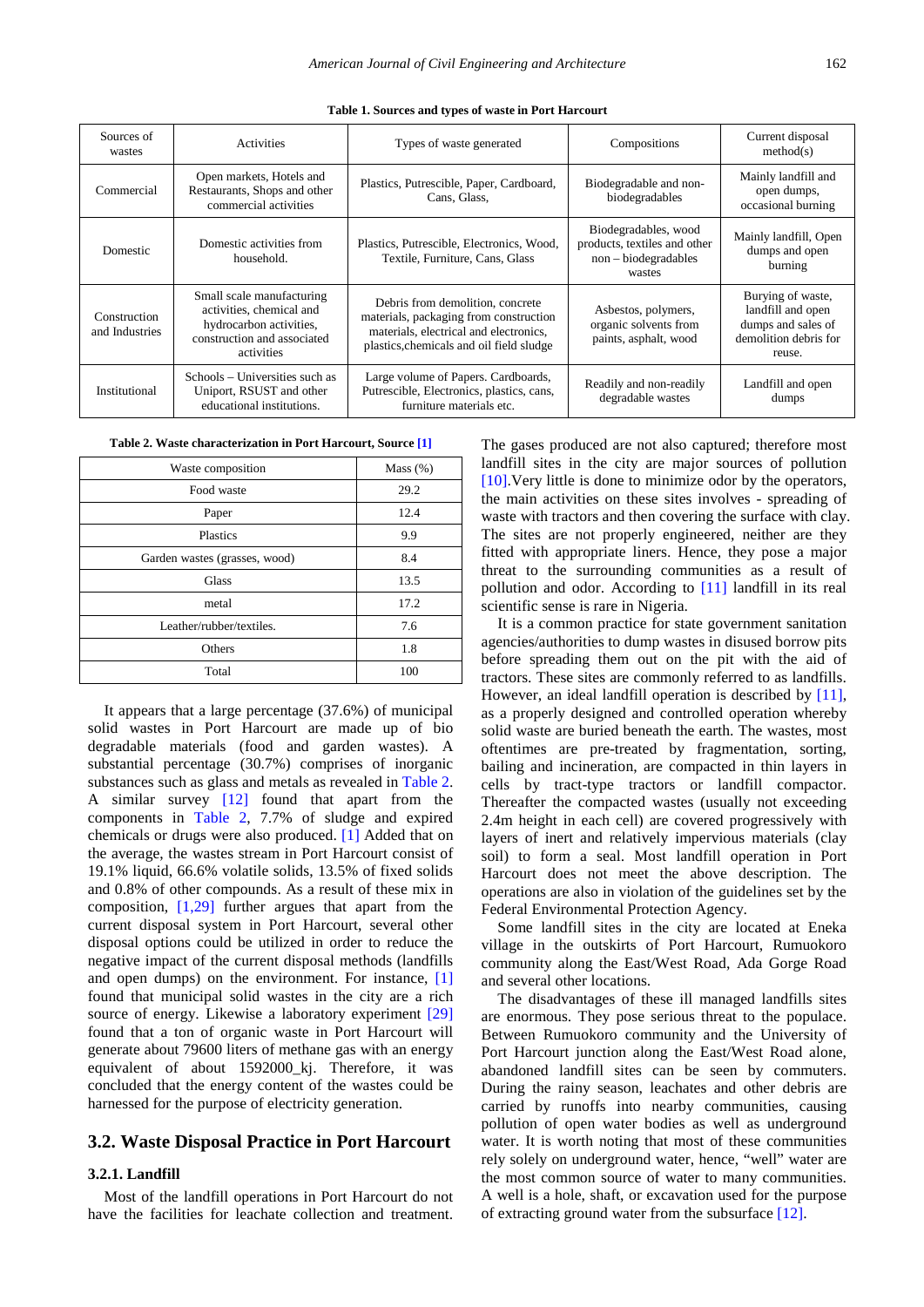The landfill operation at Eneka village is on an abandoned borrow pit; wastes collected from the catchment areas are deposited on the site. Leachate control is a major challenge for the operators of the landfill [\[13\].](#page-5-12) The fact that the burrow pit is a lowland area means that rain water usually settles at the pit, hence, contaminated water percolation is a possibility.

A properly operated landfill has some advantages. According to [\[11\]](#page-5-11) landfill is one of the cheapest methods of solid waste disposal. They argued that landfills are particularly beneficial in restoring derelict land, quarries and borrow pits. Nevertheless, a proper management of leachate which is one of the most undesirable by-products of landfill is an essential requirement of a landfill. If unchecked or ill managed, leachate seriously pollutes natural water sources. In many developed counties, leachates are collected and treated before discharged into the environment.

# **4. Open Dumps**

[Figure 2](#page-3-0) and [Figure 3](#page-3-1) are pictures of dump sites in different locations in the city. Open dump sites are the most common waste disposal methods in Port Harcourt and many cities in Nigeria. Open dump sites are found in several locations around the city, for example, Ngbomba road, Rumuokoro/Tank road, Ada George, Diobu, Iwofe, and Elijiji roads, to mention a few.

<span id="page-3-0"></span>

**Figure 2.** Dump site at Elijiji area of Port Harcourt, Source: Author 2017

<span id="page-3-1"></span>

**Figure 3.** Dump site at Iwofe area of Port Harcourt, Source: Author 2017

Open dumps develop when residence starts pilling up wastes on empty lands or abandoned properties. Residents pile up their wastes on nearby land with the hope that, the waste management agency or their contractors will collect the waste before a large heap is formed. However, when collectors fail to respond quickly, a mountain of garbage is quickly formed as a result of the continuous deposition of wastes by residents and passer-by. When such sites are noticed by people from other neighborhood, they also start conveying their wastes to the dump for disposal. Commuters also keep their wastes in their vehicle for disposal at the site. Huge volume of wastes is produced in Port Harcourt due to the large population and commercial activities. Hence, within a short period of time mountains of garbage (open dumps) are formed.

According to [\[7\]](#page-5-6) most cities in Nigeria are characterized by heaps of garbage at junctions, streets and even in drainages as a consequence of indiscriminate dumping. It is therefore not unusual to come across a huge heap of waste by the side of a major road in Port Harcourt. In some cases, when the attention of the waste management authorities is drawn to the dumps, the sites are closed and sign post with inscriptions such as "No dumping of refuse" "this is not a dumping site" "private property" "dumping of refuse attract a fine" are erected to deter dumping of refuse.

The disadvantages of open dumps are similar to that of landfill. Leachates, gases and unpleasant odor are produced. A study [\[14\]](#page-5-13) reveals that contaminants from these dumps can get into the food chain through several means including crops planted several miles from dump sites. According to the study, a number of factors - soil type and other environmental factors favor the growth of certain plant species which are palatable to animals especially cattle, goats and other freely roaming animals.

#### **5. Disposal to Water Bodies**

This is one of the oldest methods of waste disposal in Port Harcourt; it is not a very popular method of waste disposal in the city. Nevertheless, the practice continues unabated in some Riverine areas of the city. This method involves getting rid of waste by disposing them into the surrounding rivers, lakes and other water bodies without prior treatment. Due to the Deltaic nature of Port Harcourt, there are several water bodies in some parts of the city. A notable example is Nembe water front, which is host to a large market. It is not uncommon for traders to dispose their waste into the river.

## **6. Mass Burning**

This method of waste disposal is commonly practiced among residence of Port Harcourt and other cities in Nigeria [\[15\].](#page-6-1) For the sake of convenience, some residence prefers to set fire on their waste rather than walk a few miles to the communal collection points. Generally, people are not aware of the dangers associated with this form of waste disposal.

Wastes disposed of in this manner are usually dry and are not separated. During the dry season farmers and land owners regularly set fire on their land after the vegetation as a quick means of getting rid of farm/garden wastes. The practice seems to provide a cheap option of disposing weeds, grasses and other debris on the land. Nonetheless, open burning can cause land and water pollution. The fumes produced during combustion might also pose a health risk to residence. Some landfill and dump sites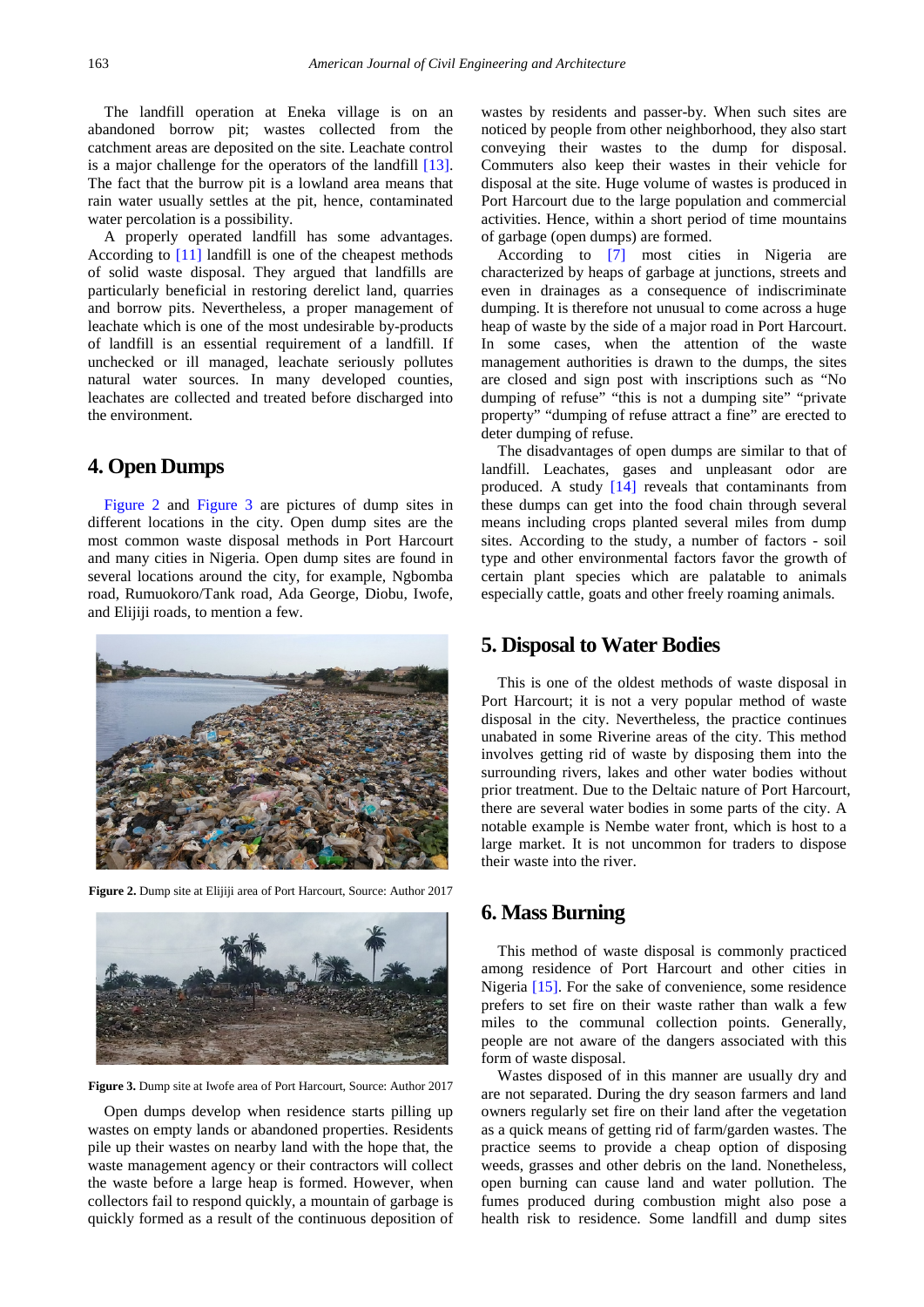operators often set fire on their dump site as shown in [Figure 2](#page-3-0) to reduce the volume of waste at the sites.

### **6.1. Some Implications of the Current Disposal Practice**

Consistent dumping of refuse at sea can cause a reduction in the aquatic life and biodiversity of a water body. This is because wastes have high oxygen demand due. The biodegradable components of waste tend to use up available oxygen during decomposition thereby resulting in the migration of aquatic species that depends on oxygen for their survival [\[16\].](#page-6-2) Continued dumping of refuse on water bodies may results in the production of excess nutrient e.g. phosphorus, this nutrient build up may in turn lead to the growth of algae bloom and the production of cyanobacteria and eventually eutrophication.

Indiscriminate and uncontrolled burning of municipal wastes (as sown in [Figure 4\)](#page-4-0) emits several gases. These gases may have severe effect on the residence of an area after a prolonged period of time. The implication of open waste burning, disposal to water bodies, open dumps and inappropriate landfill on Port Harcourt are summarized below.

<span id="page-4-0"></span>

**Figure 4.** Waste burning, Source: Author 2017

#### **6.2. Atmospheric Emissions**

Inappropriate wastes and waste management could results to the emission of toxic substances [\[17\].](#page-6-3) For instance, uncontrolled burning has been associated with substances such as Hexachlorobenzene, Particulate matter, Dioxins amongst others.

#### **6.3. Particulate Matter**

Particulate matters are particles emitted as a result of inappropriate combustion of solid waste  $[17,18]$ . These particles come in various sizes and shape. Typically some particles are tiny micrometers small; these are usually almost invisible to the human eye and several times smaller than human hair. Some of the particles are so small that they could stay in the atmosphere for several days and could travel hundreds of miles. It is thought that the smaller particulates can travel deeper into the lungs. Generally, some particulate matters are made up of toxic heavy metals and cancer causing organic compounds.

Therefore accumulation of such substances might have severe health implications. Particulate matter scan also aggravate asthma attacks in asthma patients [\[18\].](#page-6-4)

#### **6.4. Dioxins**

Efforts by the United Nations to reduce the global level of dioxins have led to a fall of these pollutants to about 10% of the level seen before and around 1970s. According to [\[19\]](#page-6-5) dioxins are persistent pollutant whose half lives in human are greater than 7 years. Examples of dioxin include polychlorinated dibenzodioxins (PCDDs), polychlorinated dibenzofurans (PCDFs) and some polychlorinated biphenyls (PCBs). Dioxins which are commonly produced from many combustion processes [\[20,21\]](#page-6-6) can get into the food chains by depositing on plants which are consumed by animals. When food contaminated by these pollutants is consumed over time, they cause health hazard due to bioaccumulation. Dioxins are thought to have the ability to accumulate in the fat tissues of animals. According to [\[19\]](#page-6-5) exposure to dioxins can result to immunotoxicity, neurodevelopmental and developmental effect as well as changes to steroid hormone, thyroid and reproductive functions. Although several processes including volcanic eruption and industrial processes contribute to global level of dioxins in the atmosphere, [\[19\]](#page-6-5) argues that dioxins are also produced during the combustion of organic materials in the presence of halogens and chlorine especially in a low to moderate combustion.

#### **6.5. Hexachlorobenzene (HCB)**

Hexachlorobenzene (seen i[n Figure 5\)](#page-4-1) are toxic substances whose vapor pressure and persistence in the environment combine to facilitate the long-range transport of HCB and its bioaccumulation effect. Due to the bioaccumulation and persistence of HCB as well as its potential toxicity, HCB is on many different lists for regulation and management [\[22\].](#page-6-7) Hexachlorobenzene are produced during the combustion of municipal solid waste, [\[23\]](#page-6-8) added that HCBs are also produced during industrial processes such as the manufacture of perchlorethylene, chlorine, carbon tetrachloride, other chlorinated solvents and pesticides. Furthermore, Courtney pointed out that HCBs are used in the manufacture of nitroso rubber for tires. [\[24\]](#page-6-9) Added that HCB has several uses in industry and agriculture. Traditionally, HCB was first introduced in 1933 as a fungicide on the seeds of onions, sorghum and crops such as wheat, barley, oats and rye.

<span id="page-4-1"></span>

**Figure 5.** Hexachlorobenzene; Sourc[e \[22\]](#page-6-7)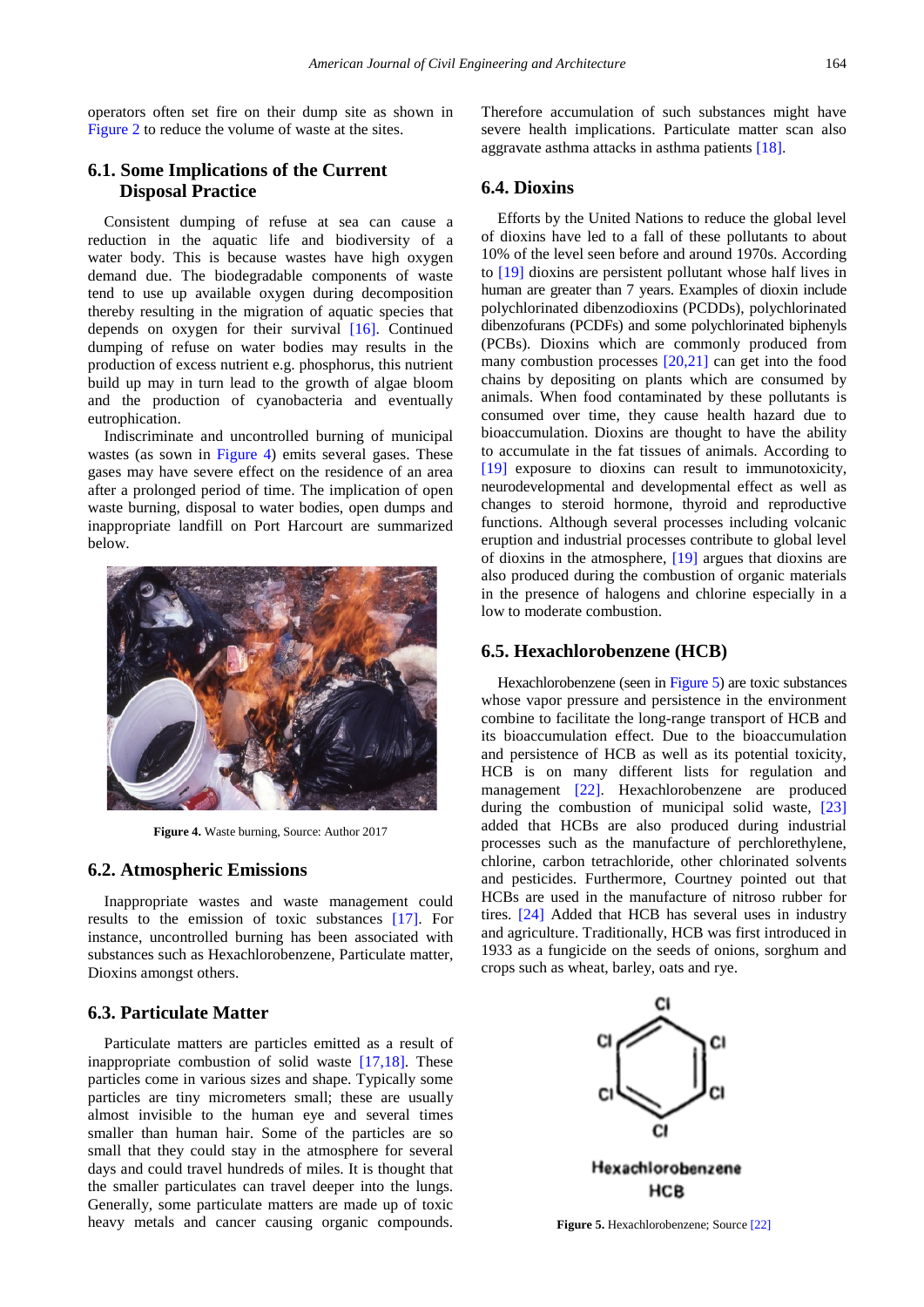According to [\[25\]](#page-6-10) exposure to HCB, may cause scarring on the face and hands, enlarged thyroid and lymph nodes, nerve damage and central nervous system dysfunction. Nevertheless, one of the persistent health challenges to human from exposure to HCB is its association to liver disease.

It has been argued [\[26\]](#page-6-11) that the soil contains a larger volume of HCB than air. Jonathan and others added that a significant amount of HCB can also be found in water in rivers, lakes and, in particular, seas. Although the concentrations of HCB in seawater are low, the volume of the oceans is very large, and therefore, oceans may be important sinks for HCB.

It should be recalled that wastes of all types (mixed wastes) are often burned openly for the purpose of volume reduction; this practice leads to emission of HCBs in addition to other toxic substances. As these substances are invisible to the human eyes and as since the level of awareness to the hazards associated with open burning of wastes is low. These practices might continue for many years to come.

## **7. Odor from Poor Landfills/Dumps**

According to [\[27\]](#page-6-12) of the five senses, the sense of smell is the most complex and unique in structure and organization. Human sense of smell is feeble compared to that of many animals. Nevertheless it is still very acute. We can recognize thousands of different smells, and we are able to detect odors even in small quantities [\[28\].](#page-6-13) Nevertheless, [\[27\]](#page-6-12) argues that odor is evocative and not much is known about it.

Wastes produce odors, causing nuisance to nearby populations and contribute significantly to atmospheric pollution [\[29\].](#page-6-0) Due to the activities of microorganisms during decomposition, Hydrogen sulfide and other gases are produced; resulting in obnoxious smell, which is source of inconvenience for residence and communities. Food wastes, particularly with high moisture and organic matter content are likely to emit odors as a result of the decomposition process. Hence, the management of odor from decomposing wastes is needed [30]. Community odor remains one of the top three complaints to air quality regulators and government bodies around the U.S. and internationally. The majority of all air pollution complaints are odor related [\[27\].](#page-6-12)

Most wastes dumping sites in Port Harcourt do not have odor management facilities. Hence, the sites are a complete nuisance to residence and passer-by. The poor odor management from waste disposal facilities might be one of the reasons why wastes and waste management are often viewed with levity.

## **8. Conclusion and Recommendation**

The low life expectancy in Port Harcourt and Nigeria and the death rate after brief illnesses may not be unconnected with the poor waste management practice. Therefore, adequate attention must be given to waste management in order to safe guard human health. Ground water which is a major resource and the main source of

drinking water must be protected. Attention must be directed to activities capable of compromising the safety of water resources, be it surface or ground water. Since private boreholes are a norm in the city, effort should be made towards the capture and treatment of leachate due to its toxicity. The current practice of allowing leachate to percolate freely into ground water must be contained.

The concept of improved air quality must be embraced and effort should be made to check contaminants which could be absorbed into the food chain through soil contamination. An improved waste management is likely to improve the overall quality of life of residence though improved soil, water and quality. An improved waste management may lead to an increase in the life span of the residence over a period of time.

#### **References**

- <span id="page-5-0"></span>[1] Igoni, A.H., Ayotamuno, M.J., Ogaji, S.O.T., Probert, S.D., 2007. Municipal solid-waste in Port Harcourt, Nigeria. Appl. Energy 84, 664-670.
- <span id="page-5-1"></span>[2] Robinson, W.D., 1986. The Solid Waste Handbook: A Practical Guide - William D. Robinson - Google Books [WWW Document]. URL https://books.google.co.uk/books?hl=en&lr=&id=a4GE5hR7UjY C&oi=fnd&pg=PA3&dq=Robinson,+(1986)+waste+management  $&$ ots=x-

5PxXYlvI&sig=W67NKWJOuGrURBtgPcqb7DF6F1w#v=onepa ge&q=Robinson%2C%20(1986)%20waste%20management&f=fa lse (accessed 8.16.15).

- <span id="page-5-2"></span>[3] Kofoworola, O.F., 2007. Recovery and recycling practices in municipal solid waste management in Lagos, Nigeria.Waste Manag. 27, 1139-1143.
- <span id="page-5-3"></span>[4] Brunner, P.H., Rechberger, H., 2014. Waste to energy - key element for sustainable waste management. Waste Manag.
- <span id="page-5-4"></span>[5] Buclet, N., 2002. Municipal Waste Management in Europe: European Policy Between Harmonisation and Subsidiarity. Springer
- <span id="page-5-5"></span>[6] Rossel, S. A., & Jorge, M. F. (1999).Cuban strategy for management and control of waste. In A. Barrage, X. Edelmann (Eds.), Recovery, recycling, re-integration (R '99) congress proceedings, Vol. 1 (pp. 287-290). Switzerland: EMPA.
- <span id="page-5-6"></span>[7] Ogbonna, D.N., Amangabara, G.T., Ekere, T.O., 2007. Urban solid waste generation in Port Harcourt metropolis and its implications for waste management.Manag. Environ. Qual. Int. J. 18, 71-88.
- <span id="page-5-7"></span>[8] Chappells, H., Shove, E., 1999. The dustbin: A study of domestic waste, household practices and utility services - International Planning Studies [WWW Document]. URL http://www.tandfonline.com/doi/abs/10.1080/13563479908721739 #.VdCKJ4WPPa4 (accessed 8.16.15).
- <span id="page-5-8"></span>[9] Agunwamba, J.C., 1998. Solid waste management in Nigeria: problems and issues. Environ. Manage. 22, 849-856.
- <span id="page-5-10"></span>[10] Leton, T.., Omotosho, O., 2004. Landfill operations in the Niger delta region of Nigeria [WWW Document]. URL http://www.sciencedirect.com/science/article/pii/S0013795203002 217 (accessed 2.27.14).
- <span id="page-5-11"></span>[11] Harter, T., 2003.Water Well Design and Construction [WWW Document]. URL http://groundwater.ucdavis.edu/files/156563.pdf (accessed 8.14.15).
- <span id="page-5-9"></span>[12] Ayotamuno, J.M., Gobo, A.E., 2004. Municipal solid waste management in Port Harcourt, Nigeria: Obstacles and prospects. Manag. Environ. Qual. Int. J. 15, 389-398.
- <span id="page-5-12"></span>[13] Ideriah, T.J.K., Harry, F.O., Stanley, H.O., Igbara, J.K., 2010. Heavy Metal Contamination of Soils and Vegetation around Solid Waste Dumps in Port Harcourt, Nigeria [WWW Document]. URL http://www.bioline.org.br/abstract?id=ja10018 (accessed 8.16.15).
- <span id="page-5-13"></span>[14] Izugbara, C.O., Umoh, J.O., 2004. Indigenous waste management practices among the Ngwa of southeastern Nigeria: some lessons and policy implications. Environmentalist 24, 87-92.